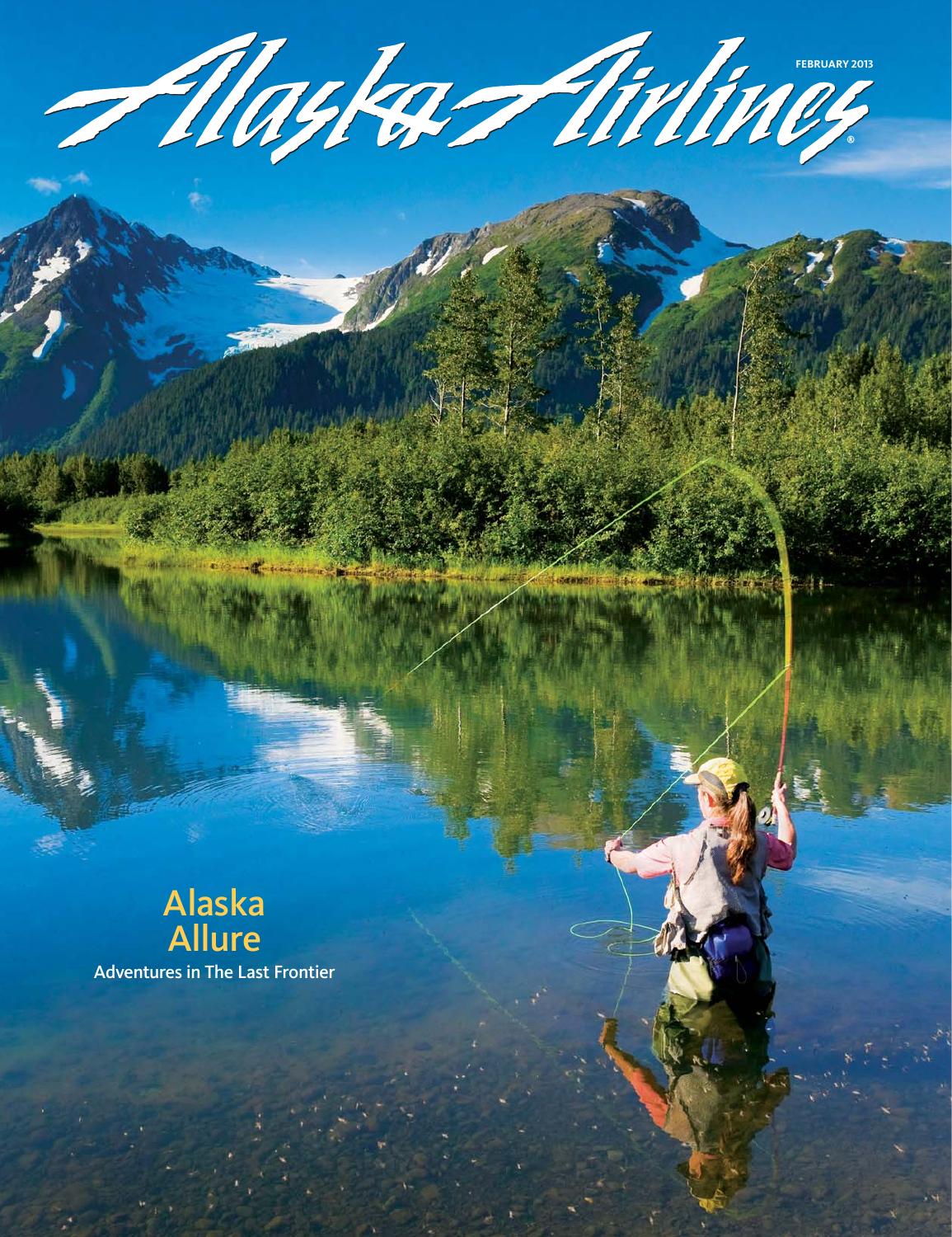## EDUCATION



## Real-World Education

By Scott Driscoll

**The ever-evolving global economy** and the expanding influence of the Internet are presenting challenges for college and university students that may not seem familiar to their parents. Long-sacrosanct educational approaches—emphasizing academic theory with limited real-world experience, or requiring students to focus on a few narrow subject areas—may no longer adequately prepare students for today's (or

tomorrow's) workplace demands, which often require creative problem-solving skills, an advanced facility with technology, and the ability to write and present boardroom-worthy reports. Many institutions of higher learning are responding to these changing demands by blurring the boundaries between the classroom and the real world, and are engaging with the business world and local communities.

"Three things will be important in the education of today's students for the new world," says Tom Roehl, professor of international business at Western Washington University in Bellingham. Roehl identifies these skills as the ability to process information from a variety of sources; the ability to deal with complexity, in terms of both working on more than one task and

tackling problems that have neither simple solutions nor clear precedents; and the ability to be comfortable with uncertainty, as problem-solving-related research will often redefine the problem and change the ultimate goals.

The process may be complicated, but the goal is clear: Students need to be able to think beyond the textbook and function outside the classroom in order to succeed in an ever-changing world.

One such effort is the Sustainable City Year Program (SCYP) at the University of Oregon in Eugene. "In the classroom, our goal has been to modernize higher education to better match the problems cities are facing," says Marc Schlossberg, a professor of planning, public policy and management, and co-director of the Sustainable

Cities Initiative, which sponsors SCYP. The program sends undergraduate and graduate students enrolled in regularly credited courses to a designated Oregon city to meet with city staff who identify problems that need attention. Since the program's inception in 2009, it has devoted more than 200,000 student work hours from 1,300 students representing 13 academic departments—to addressing societal issues as diverse as climate change, industrial waste recycling and neighborhood revitalization.

In the program's second year, Oregon's capital city of Salem paid \$350,000 to bring in nearly 500 SCYP students from 30 courses, to address issues such as how to redesign an abandoned industrial area along the Willamette River. "Our team's job was to wrestle with problems that weren't hypothetical," says Jessica Bloomfield, a program participant who was finishing a dual graduate degree in law and urban planning. Bloomfield's team tackled questions such as, Should that area be residential or an open park with planted trees? Could existing streets be reopened to bring people down there? Would there be room for a bicycle path?

Bloomfield's team prepared a final report and presented it to a panel of city staff members. "They were really excited they asked a lot of questions, and they wanted to learn from us," Bloomfield says. "Working on our class project gave me the ability to talk to professionals about real problems."

The program's work in Salem also required business-school students to think creatively to solve a particular city problem while generating revenue. "The students looked at an industrial food-processing plant in Salem," Schlossberg says. A team of students matched the plant's food waste with an underused anaerobic processor, and developed a plan through which the captured methane produced by the waste could be used to generate electricity. The students wrote a business plan in which